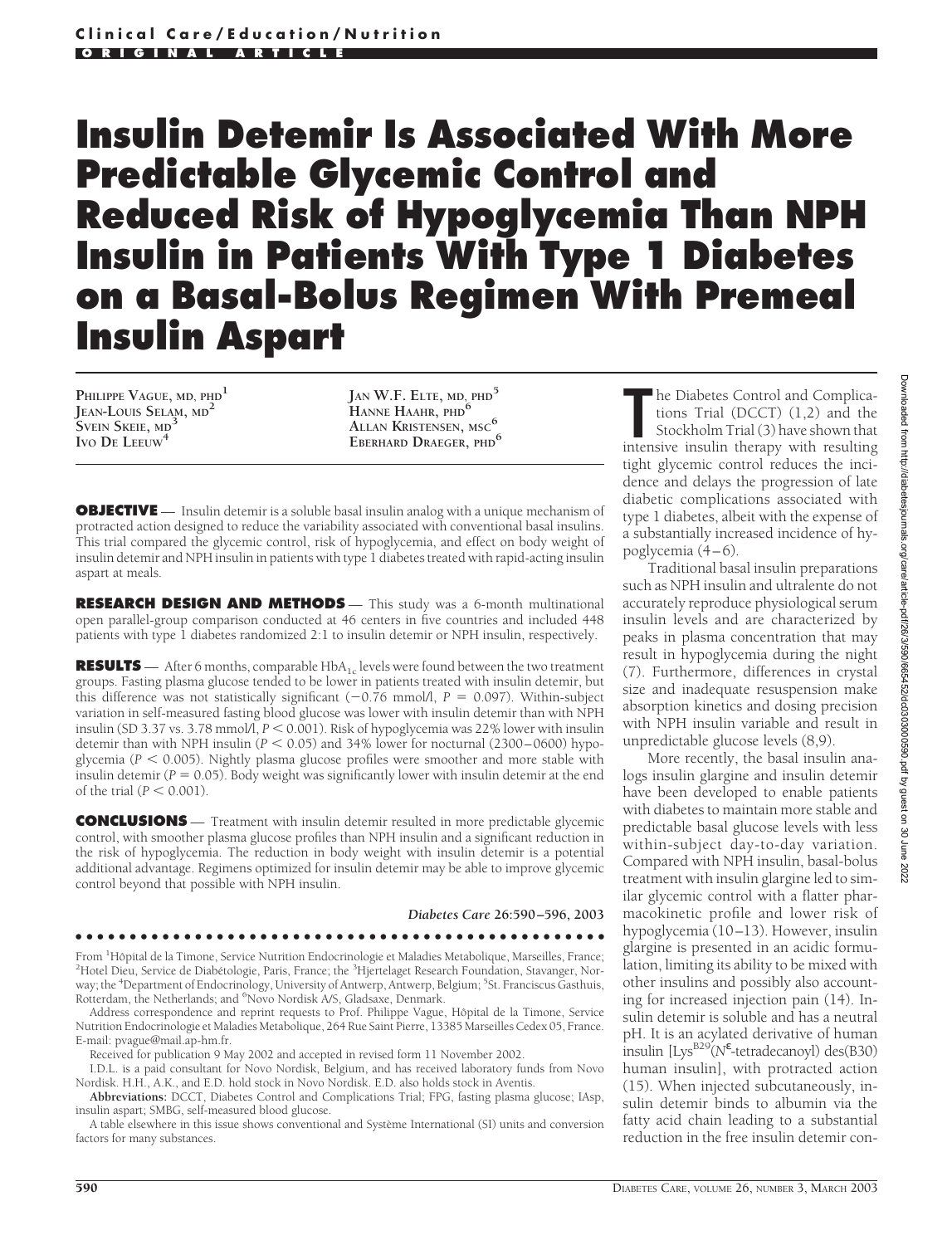centration. At steady state, only a small fraction of insulin detemir is present in the free and unbound form (16).

By combining the basal soluble analog insulin detemir and the rapid-acting analog insulin aspart (IAsp) in a basalbolus treatment regimen, it may be possible to more closely mimic near-normal insulin profiles, with resulting improvement in glycemic control compared with more conventional insulin therapy (17). The aim of this trial was to evaluate the metabolic control, risk of hypoglycemia, and other potential effects of treatment with insulin detemir in patients with type 1 diabetes on such a basal-bolus regimen.

### **RESEARCH DESIGN AND METHODS**

#### Design

Forty-six investigational sites in Europe participated in this open parallel trial, which consisted of a 3-week screening period and a 26-week treatment period in which patients were randomized (in a 2:1 ratio) to insulin detemir or NPH insulin treatment before breakfast and bedtime, with rapid-acting IAsp at main meals. Randomization was performed using a telephone randomization system: the Interactive Voice Response System.

#### Subjects

Patients with a history of type 1 diabetes for at least 1 year who had received basal (once or multiple times daily) bolus insulin treatment for at least 2 months were included in the trial. Only patients with an HbA<sub>1c</sub> level  $\leq$ 12%, a BMI  $\leq$ 35 kg/m<sup>2</sup>, and a total basal insulin dosage of  $\leq 100$ IU/day were included. Selection criteria excluded patients with proliferative retinopathy, impaired hepatic or renal function, severe cardiac problems, uncontrolled hypertension, recurrent major hypoglycemia, or allergy to insulin. Pregnant or breast-feeding women were also excluded. The trial was carried out in accordance with the Declaration of Helsinki (18) and was approved by local ethics committees and health authorities according to local regulations. Written informed consent was obtained from each subject before trial entry.

#### Procedures

Patients were instructed to administer either insulin detemir (1,200 nmol/ml) or NPH insulin (600 nmol/ml Isophane hu-

man insulin; Novo Nordisk, Bagsvaerd, Denmark) before breakfast and bedtime, and IAsp (NovoRapid; Novo Nordisk) before each main meal as subcutaneous injections using the NovoPen 3 device (Novo Nordisk). During the first 2 weeks, basal insulin doses were optimized following instructions of the investigator based on the patients' self-measured blood glucose (SMBG) profiles. In the following weeks, the dose ratio between rapid-acting and basal insulin was adjusted. The first month of the trial was regarded as a titration phase, whereas the last 5 months were considered the maintenance phase.

Patients were instructed to aim for blood glucose targets (fasting/preprandial,  $4-7$  mmol/l; postprandial,  $\lt 10$ mmol/l; from 0200 to 0400, 4–7 mmol/l). They recorded insulin dose, concomitant medication, and hypoglycemia in diaries and were encouraged to measure blood glucose whenever symptoms of hypoglycemia occurred. Hypoglycemic episodes were classified as "major" if assistance to treat was required, as "minor" if blood glucose was  $<$  2.8 mmol/l and the patients dealt with the episode themselves, and as "symptoms" if not confirmed by a blood glucose measurement.

At trial entry and after 13 and 26 weeks of treatment,  $HbA_{1c}$  and fasting plasma glucose (FPG) were measured and patients recorded SMBG profiles. In addition, patients measured fasting SMBG during the last 7 days of treatment. On the last day of treatment, all patients (88 on detemir and 41 on NPH) from selected sites, chosen on the basis of their ability to conduct the procedure, were hospitalized, and an 8-h plasma glucose profile was recorded between 2300 and 0700. Patients were fasted from 2300 and samples were taken by intravenous access; thus, patients were not awakened during sampling. Any hypoglycemic episodes occurring during the monitoring period were treated according to standard procedures. The demographic characteristics of this subset of patients were not different from that of the whole study population.

#### Analytical methods

 $HbA_{1c}$  (reference range of assay, 4.0– 6.0%) was determined by highperformance liquid chromatography on a Bio-Rad Diamat. FPG was determined by an enzymatic hexokinase method. These and additional standard safety analyses

related to hematology, biochemistry, and lipids were performed by Clinical Research Laboratories, Zavantem, Belgium. All patients measured SMBG using One-Touch Profile blood glucose meters (LifeScan).

#### Statistical analyses

The primary end point was the  $HbA_{1c}$ level after 6 months of treatment.  $HbA_{1c}$ and FPG levels after 6 months were analyzed by an ANOVA model, with treatment and country as fixed effects and covariate adjustment for baseline values. Within-subject day-to-day fluctuations in fasting SMBG during the past 7 days of treatment were compared between the two groups using variance-component models. Nightly 8-h plasma glucose profiles at 6 months were evaluated using a baseline adjusted repeated-measures ANOVA model. To estimate the relative risk of hypoglycemia, all hypoglycemic episodes occurring during the maintenance period were analyzed as recurrent events using a  $\gamma$  frailty model. Nocturnal episodes (from 2300 to 0600) were analyzed separately. Weight at 6 months was analyzed using an ANOVA model, with treatment group as fixed effect and weight at baseline as covariate.

**RESULTS** — A total of 448 patients were randomized and 447 were exposed to trial products. All results are based on the intention-to-treat population, which included all exposed patients. Of these, 284 (94.4%) of 301 patients on insulin detemir and 141 (96.6%) of 146 on NPH insulin completed the trial. In the insulin detemir group, a total of five patients were withdrawn: three patients because of ineffective therapy, noncompliance, and other reasons, respectively, and two patients because of adverse events. Five patients were also withdrawn in the NPH insulin group: two patients because of ineffective therapy and three patients because of other reasons. Baseline characteristics were similar between the two treatment groups (Table 1). Patients used a wide variety of insulin preparations, and the daily dosage insulin regimen differed to a large extent. Mean daily doses of insulin were similar between treatment groups at baseline (Table 1).

#### $HbA_{1c}$  and glycemic control

Mean  $HbA_{1c}$  decreased slightly in both treatment groups (0.55% point) and was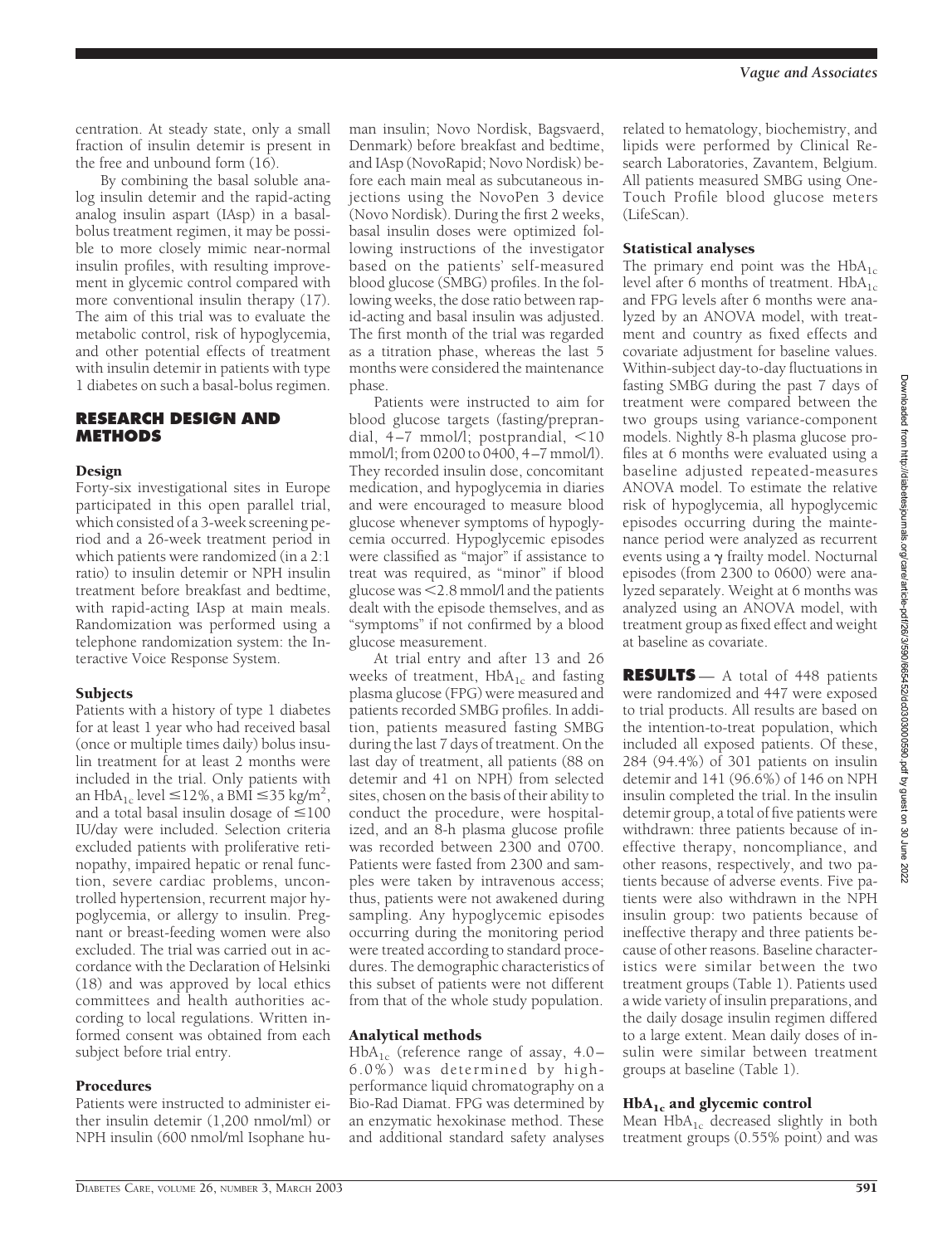| Table 1-Baseline characteristics for all patients receiving treatment |  |  |
|-----------------------------------------------------------------------|--|--|
|                                                                       |  |  |

|                                   | Insulin detemir | NPH insulin<br>146 |  |
|-----------------------------------|-----------------|--------------------|--|
| $\boldsymbol{n}$                  | 301             |                    |  |
| Age (years)                       | $38.9 \pm 13.3$ | $41.8 \pm 14.2$    |  |
| <b>Sex</b>                        |                 |                    |  |
| М                                 | 162(53.8)       | 74(50.7)           |  |
| F                                 | 139 (46.2)      | 72(49.3)           |  |
| Weight (kg)                       | $71.5 \pm 11.9$ | $71.2 \pm 11.5$    |  |
| BMI $(kg/m2)$                     | $24.5 \pm 3.2$  | $24.6 \pm 3.4$     |  |
| Diabetes duration (years)         | $17.1 \pm 9.9$  | $17.4 \pm 11.0$    |  |
| FPG (mmol/l)                      | $11.6 \pm 5.21$ | $11.6 \pm 5.27$    |  |
| $HbA_{1c}$ (%)                    | $8.18 \pm 1.14$ | $8.11 \pm 1.12$    |  |
| Total daily insulin dose (units)* |                 |                    |  |
| Basal                             | $27.4 \pm 12.5$ | $25.2 \pm 13.7$    |  |
| <b>Bolus</b>                      | $30.9 \pm 15.5$ | $29.6 \pm 15.8$    |  |

Data are means  $\pm$  SD or *n* (%). \*Does not include patients using premix insulin at study start: insulin detemir group, 27 IU/U  $(n = 1)$ ; NPH insulin group, 40 IU/U  $(n = 1)$ .

comparable after 6 months (Table 2). Mean FPG after 6 months tended to be lower in patients treated with insulin detemir than in patients treated with NPH insulin (Table 2), but this difference was not statistically significant  $(-0.76$  $mmol/l$ ,  $P = 0.097$ ). Plasma glucose was lower in the morning and until lunch in

the insulin detemir group than in the insulin NPH group, whereas lower plasma glucose levels were reported during the afternoon, evening, and early night in the NPH insulin group than in the insulin detemir group (Fig. 1*A*).

The day-to-day fluctuation in fasting SMBG within a subject, based on home-

measured blood glucose during the past 7 days of treatment, was statistically significantly lower with insulin detemir than with NPH insulin  $(P < 0.001)$  (Fig. 1*B*) and Table 2).

Nightly 8-h plasma glucose profiles were significantly different between the two treatments  $(P = 0.05)$ , and a smoother and more stable profile was observed with insulin detemir (Fig. 1*A*). The area under the curve was similar between the two treatments, with the insulin detemir/NPH insulin ratio being 1.02 (95%  $CI$  0.86 $-1.21$ ,  $P = 0.8$ ). The effect of insulin detemir appeared to be longer lasting than that of NPH insulin and was still evident at 0700, when plasma glucose concentrations in insulin detemir–treated patients were significantly lower (7.6 vs. 9.5 mmol/l,  $P \le 0.05$ ). The effect of NPH insulin decreased markedly after 0400.

#### Body weight

A statistically significant difference was observed in mean body weight between the two treatment groups after 6 months of treatment ( $P < 0.001$ , Table 2). Based on the raw data obtained at baseline and

|  |  |  | Table 2-Selected efficacy and safety data after 6 months of treatment with insulin detemir or NPH insulin |
|--|--|--|-----------------------------------------------------------------------------------------------------------|
|--|--|--|-----------------------------------------------------------------------------------------------------------|

|                                                                                                    | Insulin detemir   | NPH insulin      | Difference<br>(detemir-NPH)     | Relative risk<br>(detemir/NPH) | $\boldsymbol{P}$ |
|----------------------------------------------------------------------------------------------------|-------------------|------------------|---------------------------------|--------------------------------|------------------|
| Glycemic control                                                                                   |                   |                  |                                 |                                |                  |
| HbA <sub>1c</sub> (%)* ( $n = 280$ and 139)                                                        | $7.60 \pm 0.09$   | $7.64 \pm 0.10$  | $-0.04$ ( $-0.218$ to 0.128)    |                                | 0.61             |
| FPG (mmol/l)* (all patients; $n = 274$<br>and 138)                                                 | $9.19 \pm 0.44$   | $9.94 \pm 0.52$  | $-0.76(-1.65 \text{ to } 0.14)$ |                                | 0.09             |
| Daily insulin dose [nmol (U/IU)]†                                                                  |                   |                  |                                 |                                |                  |
| Basal                                                                                              | 710 (59.2 U)      | 190 (31.7 IU)    |                                 |                                |                  |
| <b>Bolus</b>                                                                                       | 184 (30.7 U)      | 156 (26.0 U)     |                                 |                                |                  |
| Variability (fasting SMBG)                                                                         |                   |                  |                                 |                                |                  |
| Mean fasting SMBG (mmol/l) $(n = 271)$<br>and 137)                                                 | 8.80              | 9.23             |                                 |                                |                  |
| Within-subject variation (SD) ( $n = 271$<br>and 137)                                              | 3.37              | 3.78             |                                 |                                | < 0.001          |
| Body weight                                                                                        |                   |                  |                                 |                                |                  |
| Final weight $(kg)$ <sup>‡</sup> ( $n = 282$ and 138)                                              | $70.9 \pm 0.28$   | $71.8 \pm 0.33$  | $-0.98$                         |                                | 0.001            |
| Hypoglycemia (episodes over the last 5<br>months; proportion of patients with<br>$\geq$ 1 episode) |                   |                  |                                 |                                |                  |
| All events                                                                                         | 7,522; 271; 5.18§ | 4,820; 138; 6.70 |                                 | $0.78$ $(0.62$ to $0.97)$      | 0.029            |
| Major                                                                                              | 56; 24; 0.04      | 41; 21; 0.06     |                                 | $0.65(0.28 \text{ to } 1.50)$  | 0.312            |
| Minor                                                                                              | 3, 184; 259; 2.19 | 2,180; 129; 3.03 |                                 | $0.72$ (0.56 to 0.93)          | 0.011            |
| Symptoms only                                                                                      | 4,271; 236; 2.94  | 2,595; 121; 3.61 |                                 | $0.83$ $(0.62$ to $1.11)$      | 0.213            |
| Nocturnal (any)                                                                                    | 923; 198; 0.64    | 689; 110; 0.96   |                                 | $0.66$ $(0.50$ to $0.87)$      | < 0.005          |

Data are means  $\pm$  SE except where indicated. 95% CIs are shown for the difference between groups. \*Estimated means with correction for baseline values. †Insulin detemir: 1 unit (U) = 12 nmol, NPH insulin: 1 unit (IU) = 6 nmol, IAsp: 1 unit (U) = 6 nmol. ‡The analysis is based on an ANOVA model with treatment as fixed effect and weight at baseline as covariate. Only those patients who provided information for the analysis of weight are included in the table. §Data are number of episodes; number of patients with at least one hypoglycemic episode; events per subject month.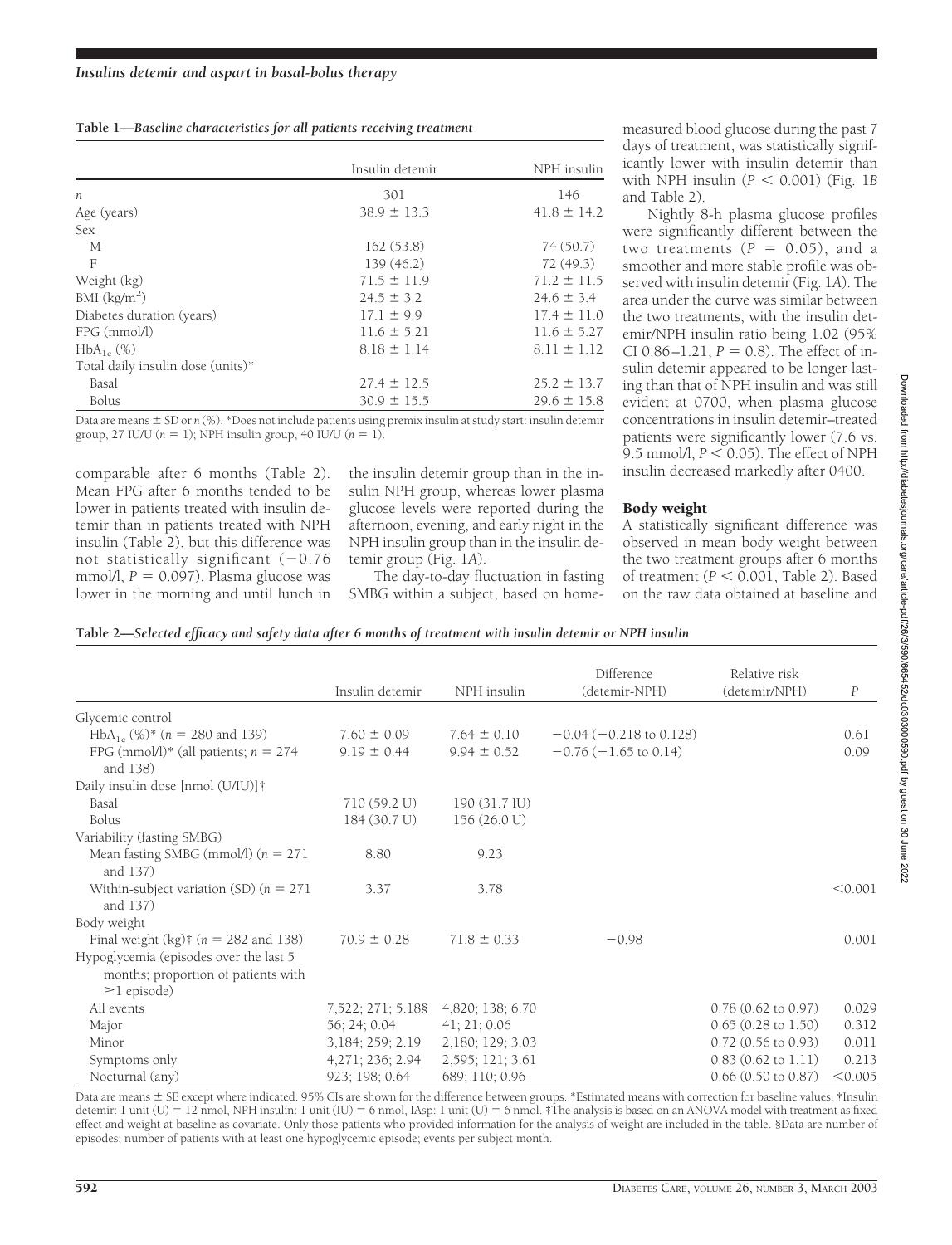

Figure 1—A*: Daytime and night-time 8-h plasma glucose profiles.* B*: Distribution of individual within-subject SDs. BB, before breakfast; B90, 90 min after breakfast; BL, before lunch; L90, 90 min after lunch; BD, before dinner; D90, 90 min after dinner.*

after 6 months of treatment, patients in the detemir group had a slight weight loss of 0.2 kg during the trial, whereas patients in the NPH insulin group gained 0.7 kg.

## Hypoglycemic episodes

The risk of hypoglycemia during the maintenance period (the last 5 months of treatment) was 22% lower in the detemir group than in the NPH insulin group, with an estimated hazard ratio (detemir/ NPH insulin) of  $0.78 (P < 0.05$ , Table 2). Adjustment for  $HbA_{1c}$  did not change this result significantly. The reduced risk of hypoglycemia in the detemir group was maintained throughout the entire treatment period (Fig. 2). The risk of nocturnal hypoglycemic episodes was 34% lower for the detemir group with a hazard ratio of  $0.66$  ( $P < 0.005$ , Table 2).

# Insulin dose requirements

After 6 months of treatment, the mean daily molar dose requirement of basal insulin was  $\sim$ 3.8 times higher in the detemir group than in the NPH insulin group, corresponding to 29.6 units of insulin detemir in the formulation to be marketed versus 31.7 IU of NPH insulin. The mean daily dose of IAsp was 30.7 units in the detemir group compared with 26.0 units in the NPH insulin group.

# Adverse events

The overall incidence and pattern of adverse events was similar between treatments, and the majority of events were mild and considered unrelated to trial products. Two patients in the detemir group and none in the NPH insulin group withdrew because of adverse events (one because of uterine carcinoma and one because of headache, vomiting, and malaise). None of the events were considered related to the trial product. About 70% of patients in both treatment groups had one or more adverse events, of which the most common were headache, upper respiratory tract infection, and rhinitis. Less than 10% of all events were evaluated as having a probable or possible relation to the trial products, and  $<$  5% of patients in either group reported serious adverse events. This proportion of patients included two cases of severe hypoglycemia in the detemir group and one in the NPH insulin group. Three patients treated with insulin detemir and one subject treated with NPH insulin developed injection site reactions. These were characterized as pain and my-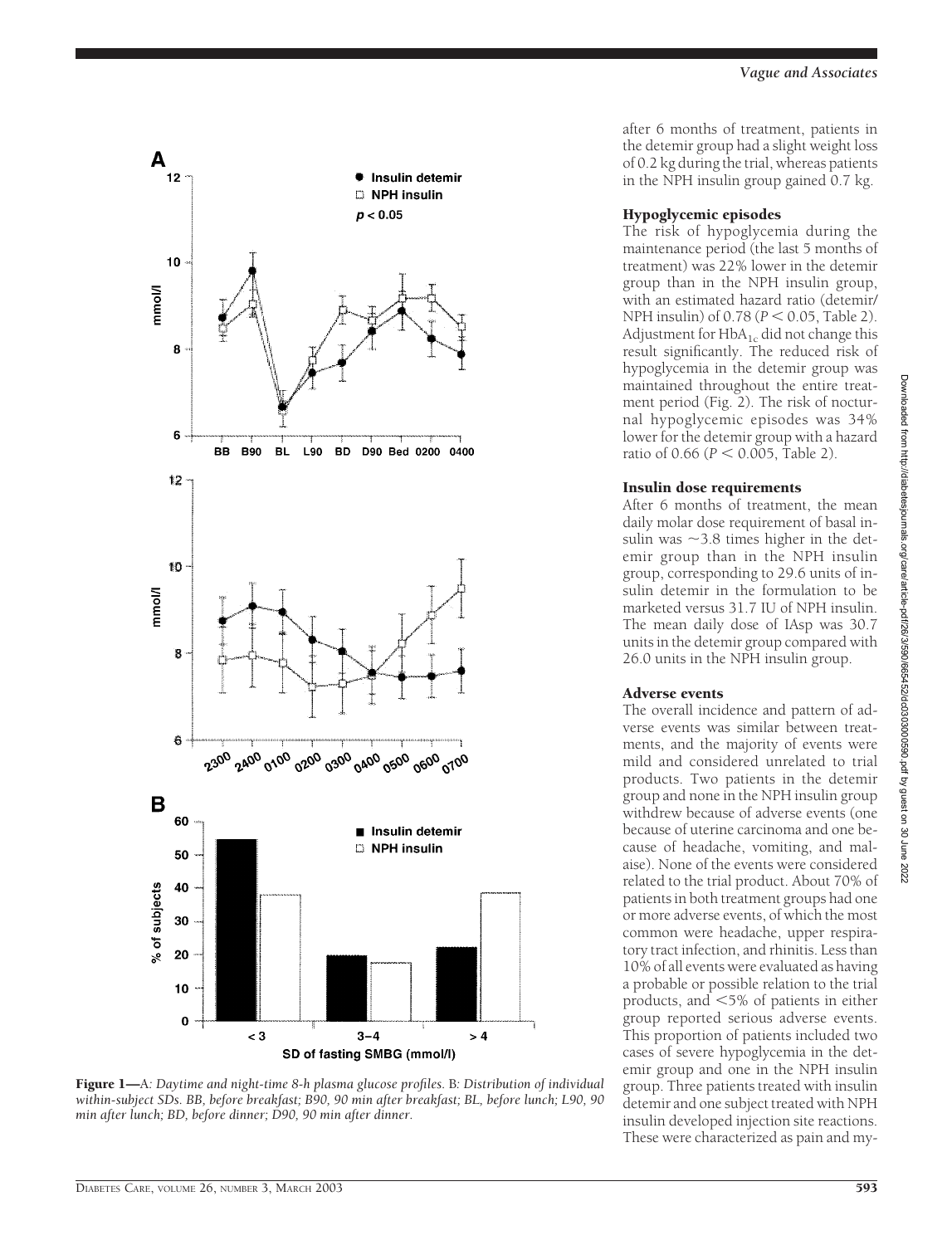

Figure 2—*Hypoglycemic episodes. All hypoglycemic episodes are pooled for the entire treatment period. Month 1 is the titration phase; months 2–6 are the maintenance phase.*

algia, redness, or lipodystrophy around the injection site after administration of insulin detemir and as itching around the injection site with NPH insulin. One potentially allergic reaction (mild itching rash) was judged as having a possible relation to insulin detemir.

## **CONCLUSIONS**

#### Glycemic control

Patients in both the insulin detemir and NPH insulin group experienced a decrease of  $\sim$ 0.55% in HbA<sub>1c</sub> during the 6 months of treatment, with no significant difference in final  $HbA_{1c}$  between groups. The decrease in  $HbA_{1c}$  may partly be explained by participation in the study or it may be related to the switch to IAsp at trial entry and is consistent with findings from a previous study using this insulin (17). FPG also decreased in both groups during the trial and was most pronounced in the detemir group.

Comparable glycemic control was observed between treatment groups in a similar trial investigating treatment with insulin detemir and NPH insulin in patients with type 1 diabetes, with human regular insulin as meal-related insulin (19). In both studies, these results were obtained with a three to four times higher molar dose of insulin detemir compared with NPH insulin, which is consistent with the lower receptor affinity and potency demonstrated for insulin detemir compared with human insulin in early preclinical studies (20,21). As discussed below, it is likely that further optimization of the basal insulin regimen would be

possible using insulin detemir, which would hopefully provide superior glycemic control.

#### Variability of glycemic control

Administration of insulin detemir resulted in more predictable blood glucose levels, with significantly lower day-to-day within-subject variation in fasting SMBG than with NPH insulin. This finding is consistent with findings from other trials in patients with type 1 diabetes (19,22). The lower within-subject variation may be attributed to the soluble formulation and unique method of protraction of insulin detemir. These have been shown to result in more reproducible insulin absorption compared with basal insulins such as NPH (23), which rely on thorough resuspension of the insulin suspension and dissolution of crystals at the injection site for reproducible prolonged action (8,9). Indeed, although a lower intersubject variability has been demonstrated for insulin glargine than for NPH (24), it was shown to be less variable than ultralente but similar to NPH in terms of intrasubject variability (25). The predictable and stable glycemic response observed with insulin detemir is likely to make it easier for patients to adjust basal insulin doses. Furthermore, because patients can more accurately predict their glycemic response to an injection, they will be more likely to aim for tighter glycemic targets without the worry of increasing their risk for hypoglycemia.

This trial also provided evidence for a longer duration of action of insulin detemir than NPH insulin: smoother and

more stable plasma glucose levels were maintained throughout the night. This prolonged duration of action complements findings from kinetic studies showing that insulin detemir has a flatter timeaction profile than NPH (26), reaching a peak effect almost 90 min later than NPH (26). From these profiles, the duration of action of insulin detemir appears to be long enough to cover nighttime basal insulin requirements. The effect of insulin detemir was most pronounced during the early morning hours, reflected in the lower FPG levels with insulin detemir compared with NPH insulin. The optimal effect of insulin detemir coincided with the "dawn phenomenon" between 0500 and 0800, where blood glucose tends to rise because of decreased insulin sensitivity and secretion of growth hormone (27).

## Hypoglycemia and body weight

A 22% lower risk of overall hypoglycemia was observed with insulin detemir compared with NPH insulin during the previous 5 months of treatment, and a 34% lower risk of nocturnal hypoglycemia was observed. This result is consistent with a tendency toward a lower incidence of nocturnal hypoglycemia observed in another study with insulin detemir in basalbolus therapy with human regular insulin (19). In the DCCT, 61 hypoglycemic episodes per 100 subject-years were reported in the intensive treatment group, in which assistance was required (1,4,5). Expressed in this way, we found 46 episodes in the detemir group and 68 episodes in the NPH insulin group. However, in the DCCT, mean  $HbA_{1c}$  was slightly lower (7.2%) compared with our trial, and human regular insulin was used as bolus insulin. The reduced risk of hypoglycemia with insulin detemir can be ascribed in part to its lower withinsubject variability, which would be expected to reduce the number of occasions in which glucose levels fall into the hypoglycemic range. In addition, the pronounced reduction in nocturnal hypoglycemia can also be ascribed to the smoother nighttime glycemic profile observed with insulin detemir, which tended to have a less extreme glucose nadir later in the night.

As well as reduced hypoglycemia, a significant difference in body weight was observed in the insulin detemir group compared with the NPH group during this trial. The difference in body weight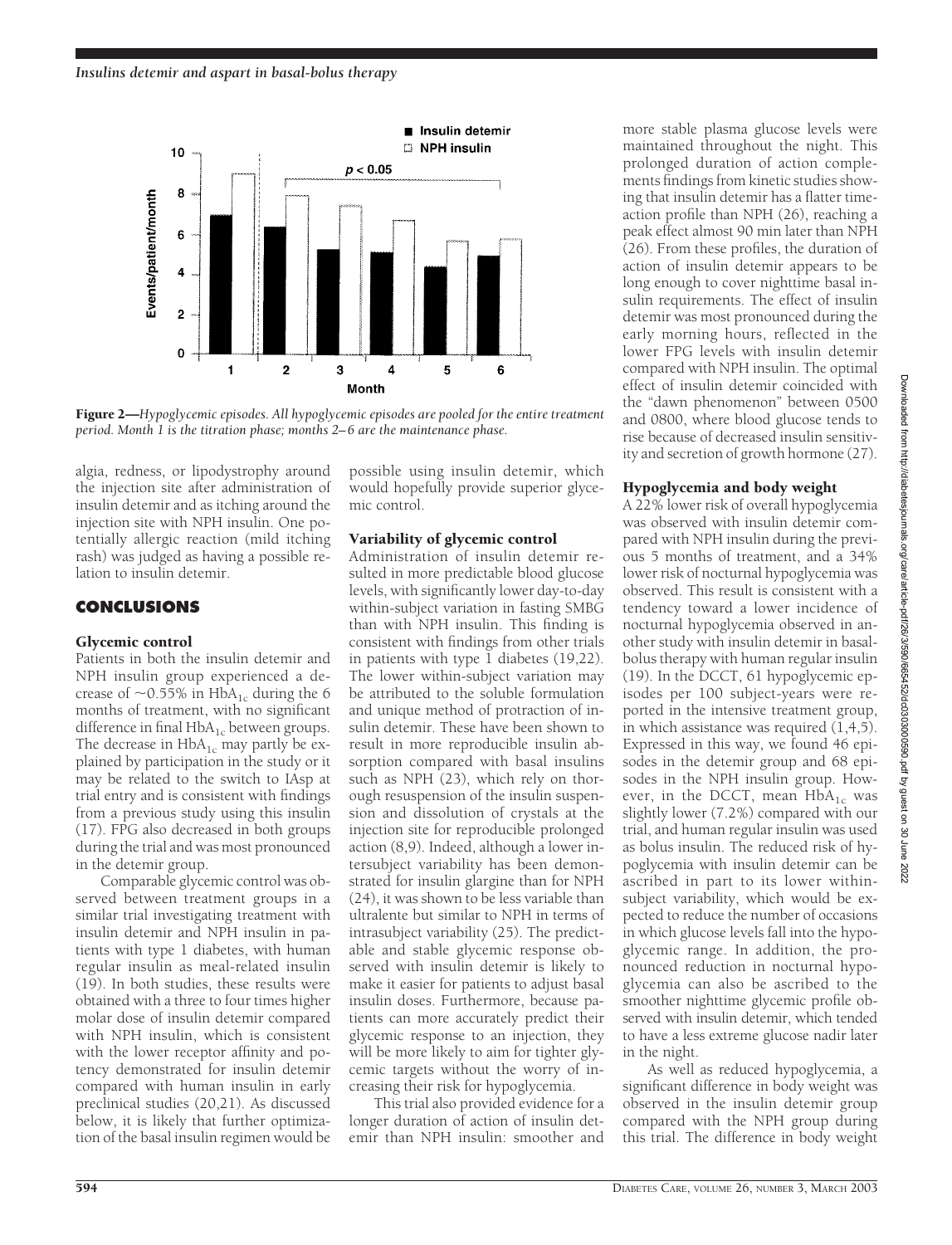after treatment with insulin detemir and NPH insulin was consistent with findings from a parallel trial that investigated treatment with insulin detemir in basal-bolus therapy with human regular insulin (19). The reason for the weight loss observed with insulin detemir treatment is not known, but if confirmed in subsequent studies, this may be of additional clinical benefit because weight gain is a common problem associated with intensive insulin treatment (4).

Investigators and patients in this trial may have been reluctant to aggressively increase the dose of a new basal insulin preparation such as insulin detemir because of the fear of hypoglycemia, especially during the night, and may have compensated for this by injection of bolus insulin late in the evening. In fact, the molar ratio of bolus insulin increased slightly in the detemir group relative to the NPHtreated group, partly because of inappropriate dosing with bolus insulin before bedtime during the titration period. An approximately three- to fourfold higher molar dose of insulin detemir was required (resulting in an approximately twofold ratio by volume using the formulation in this trial). This result may have further discouraged upward titration of dose, a factor that would not be an issue with the more concentrated and bioequivalent preparation of insulin detemir to be marketed (which has a four times higher molar concentration than that of NPH insulin in order to establish unit-tounit conversion).

Taken together, the properties emerging as characteristics of insulin detemir low within-subject variability, smooth time-action profile, and reduced risk of hypoglycemia—are promising. These results suggest that a basal-bolus insulin regimen with insulin detemir may allow tighter glycemic control than that possible with NPH insulin, especially when used in combination with a rapid-acting analog such as IAsp, without increasing the burden of hypoglycemia.

**Acknowledgments**— This trial was sponsored by Novo Nordisk A/S, Denmark.

We would like to thank the following investigators and their coworkers for their participation in the trial. *France:* Prof. Philippe Vague, Prof. Jean Louis Selam, Prof. Michel Marre, Prof. François Berthezene, Dr. Alfred Penfornis, Prof. Bernard Charbonnel, Prof. Jacques Bringer, Dr. Bèatrice Bouhanick, Dr.

Hélène Hanaire-Broutin, Dr. Alice Benoit, Dr. Claude Le Devehat, Prof. Véronique Kerlan, Dr. Philippe Renou, Dr. Yannick Lorcy, Dr. Jean Pierre Courreges, Dr. Pierre Duvezin-Caubet, Dr. Dominique Huet, Dr. Michel Issa-Sayegh, Dr. Richard Alain Marechaud, Prof. Louis Monnier, Dr. Patricia Blanchard-Evin, Prof. Jean Jacques Altman, Dr. Michel Malinsky, Dr. Michel Rodier, Dr. Jean Philippe Ruiz, Prof. Paul Valensi, and Dr. Bruno Estour. *Belgium:* Prof. Ivo De Leeuw, Prof. Bart Keymeulen, Prof. Andre´ Scheen, Prof. Martin Buysschaert, Dr. Jozef Tits, Dr. Kristien Van Acker, Dr. George Krzentowski, Dr. A. Bodsen, and Dr. Pascale Abrams. *Luxembourg:* Prof. Georges Michel. *The Netherlands:* Dr. J.W.F. Elte, Prof. J.A. Lutterman, and Dr. M.C.W. Jebbink. *Norway:* Dr. Bjørn Gunnar Nedrebø, Dr. Johan Svartberg, Dr. Kristian J. Fougner, Dr. Christian Fossum, Prof. Kristian Folkvord Hanssen, Dr. Svein Skeie, and Dr. Stefnir Svan Gudnason.

#### **References**

- 1. Diabetes Control and Complications Trial Research Group: The effect of intensive treatment of diabetes and the development and progression of long-term complications in insulin-dependent diabetes mellitus. *N Engl J Med* 329:977–986, 1993
- 2. Diabetes Control and Complications Trial Research Group: The absence of a glycemic threshold for the development of long-term complications: the perspective of the diabetes control and complications trial. *Diabetes* 45:1289–1298, 1996
- 3. Reichard O, Nilsson BY, Rosenqvist U: The effect of long-term intensified insulin treatment in the development of microvascular complications of diabetes mellitus. *N Engl J Med* 329:304–309, 1993
- 4. Diabetes Control and Complications Trial Research Group: Adverse events and their association with treatment regimens in the diabetes control and complications trial. *Diabetes Care* 18:1415–1427, 1995
- 5. Diabetes Control and Complications Trial Research Group: Hypoglycemia in the diabetes control and complications trial*. Diabetes* 46:271–286, 1997
- 6. Diabetes Control and Complications Trial Research Group: Epidemiology of severe hypoglycemia in the diabetes control and complications trial. *Am J Med* 90:450– 459, 1991
- 7. Starke A, Heinemann L, Hohlmann A, Berger M: The action profiles of human NPH insulin preparations. *Diabet Med* 6:239–244, 1989
- 8. Kølendorf K, Bojsen J, Deckert T: Clinical factors influencing the absorption of 125I-NPH insulin in diabetic patients. *Horm Metab Res* 15:274–278, 1983
- 9. Jehle PM, Micheler C, Jehle DR, Breitig D,

Boehm BO: Inadequate suspension of neutral protamine Hagedorn (NPH) insulin in pens. *Lancet* 354:307–335, 1999

- 10. Ratner RE, Hirsch IB, Neifing JL, Garg SK, Mecca TE, Wilson CA: Less hypoglycemia with insulin glargine in intensive insulin therapy for type 1 diabetes: U.S. Study Group of Insulin Glargine in Type 1 Diabetes. *Diabetes Care* 23:639–643, 2000
- 11. Pieber TR, Eugene-Jolchine I, Derobert E: Efficacy and safety of HOE 901 versus NPH insulin in patients with type 1 diabetes: the European Study Group of HOE 901 in type 1 diabetes. *Diabetes Care* 23: 157–162, 2000
- 12. Raskin P, Klaff L, Bergenstal R, Halle JP, Donley D, Mecca T: A 16-week comparison of the novel insulin analog insulin glargine. *Diabetes Care* 23:1666–1671, 2000
- 13. Rosenstock J, Park G, Zimmerman J: Basal insulin glargine (HOE 901) versus NPH insulin in patients with type 1 diabetes on multiple daily insulin regimens: U.S. Insulin Glargine (HOE 901) Type 1 Diabetes Investigator Group. *Diabetes Care* 23: 1137–1142, 2000
- 14. Lindholm E: New insulins in the treatment of diabetes mellitus. *Best Pract Res Clin Gastroenterol* 16:475–492, 2002
- 15. Kurtzhals P, Havelund S, Jonassen I, Kiehr B, Larsen UD, Ribel U, Markussen J: Albumin binding of insulins acylated with fatty acids: characterization of the ligandprotein interaction and correlation between binding affinity and timing of the insulin effect *in vivo. Biochem J* 312:725– 731, 1995
- 16. Markussen J, Havelund S, Kurtzhals P, Andersen AS, Halstrøm J, Hasselager E, Larsen UD, Ribel U, Schäffer L, Vad K, Jonassen I: Soluble, fatty acid acylated insulins bind to albumin and show protracted action in pigs. *Diabetologia* 39: 281–288, 1996
- 17. Home P, Lindholm A, Riis A: Insulin aspart vs. human insulin in the management of long-term blood glucose control in type 1 diabetes mellitus: a randomised controlled trial. *Diabet Med* 17:762–771, 2000
- 18. Declaration of Helsinki: Recommendations guiding medical physicians in biomedical research involving human patients. *JAMA* 277:925–926, 1997
- 19. Roberts A, Bayer T, Munksgaard E, Lang H, Standl E: Efficacy and safety of 6-month treatment with insulin detemir in type 1 diabetic patients on a basal/bolus regimen (Abstract). *Diabetes* 50 (Suppl. 2):A129, 2001
- 20. Kurtzhals P, Schaffer L, Sorensen A, Kristensen C, Jonassen I, Schmid C, Trub T: Correlations of receptor binding and metabolic and mitogenic potencies of insulin